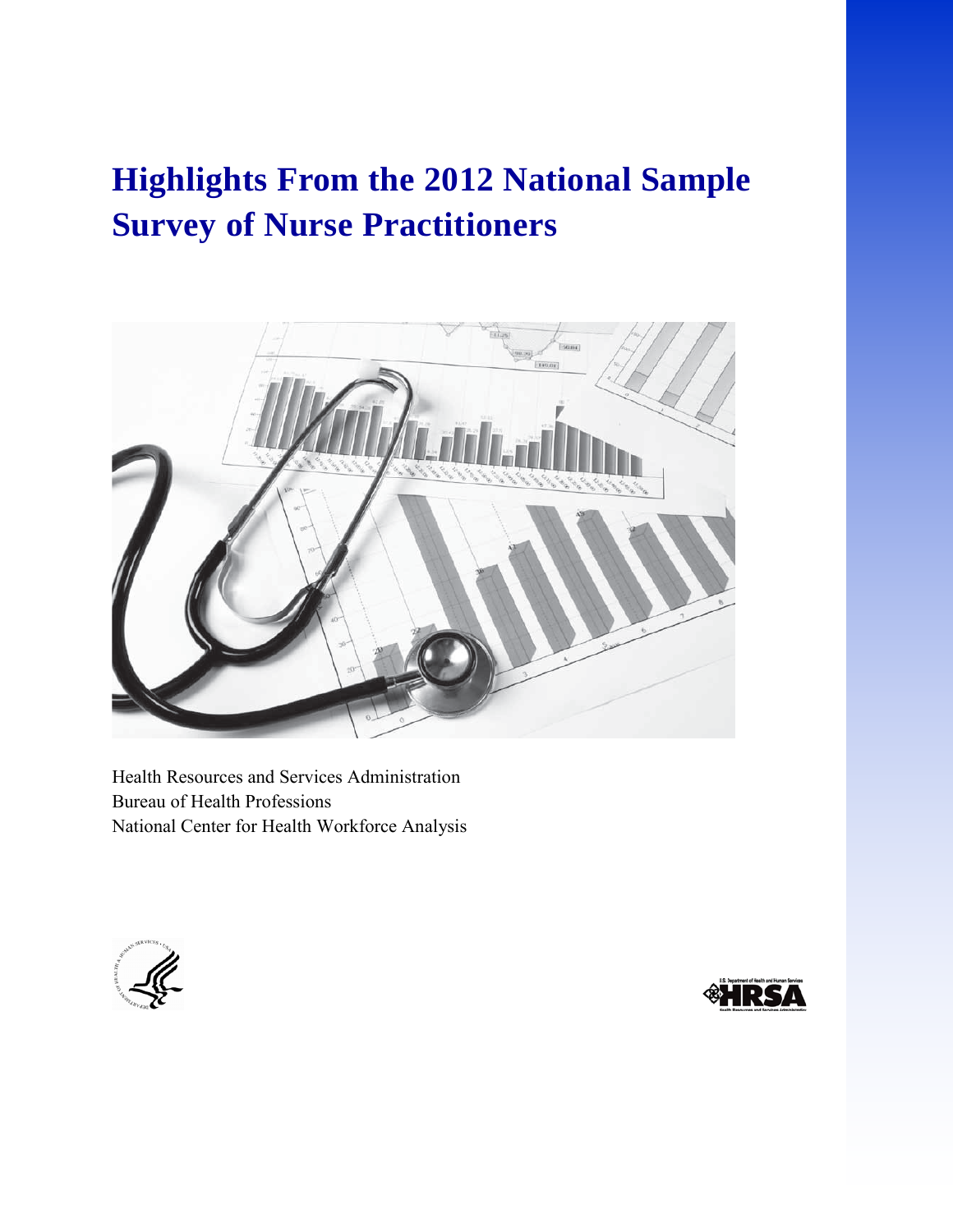The Health Resources and Services Administration (HRSA), U.S. Department of Health and Human Services (HHS), provides national leadership in the development, distribution, and retention of a diverse, culturally competent health workforce that can adapt to the population's changing health care needs and provide the highest-quality care for all. The agency administers a wide range of training grants, scholarships, loans, and loan repayment programs that strengthen the health care workforce and respond to the evolving needs of the health care system.

The National Center for Health Workforce Analysis (the National Center) informs public and private sector decision-making related to the health workforce by expanding and improving health workforce data, disseminating workforce data to the public, improving and updating projections of the supply and demand for health workers, and conducting analyses of issues important to the health workforce.

For more information about the National Center, e-mail us at [healthworkforcecenter@hrsa.gov](mailto:healthworkforcecenter@hrsa.gov) or visit our website at [http://bhpr.hrsa.gov/healthworkforce/index.html.](http://bhpr.hrsa.gov/healthworkforce/index.html)

#### Suggested citation:

U.S. Department of Health and Human Services, Health Resources and Services Administration, National Center for Health Workforce Analysis. Highlights From the 2012 National Sample Survey of Nurse Practitioners. Rockville, Maryland: U.S. Department of Health and Human Services, 2014.

Copyright information:

All material appearing in this report is in the public domain and may be reproduced or copied without permission. Citation of the source, however, is appreciated.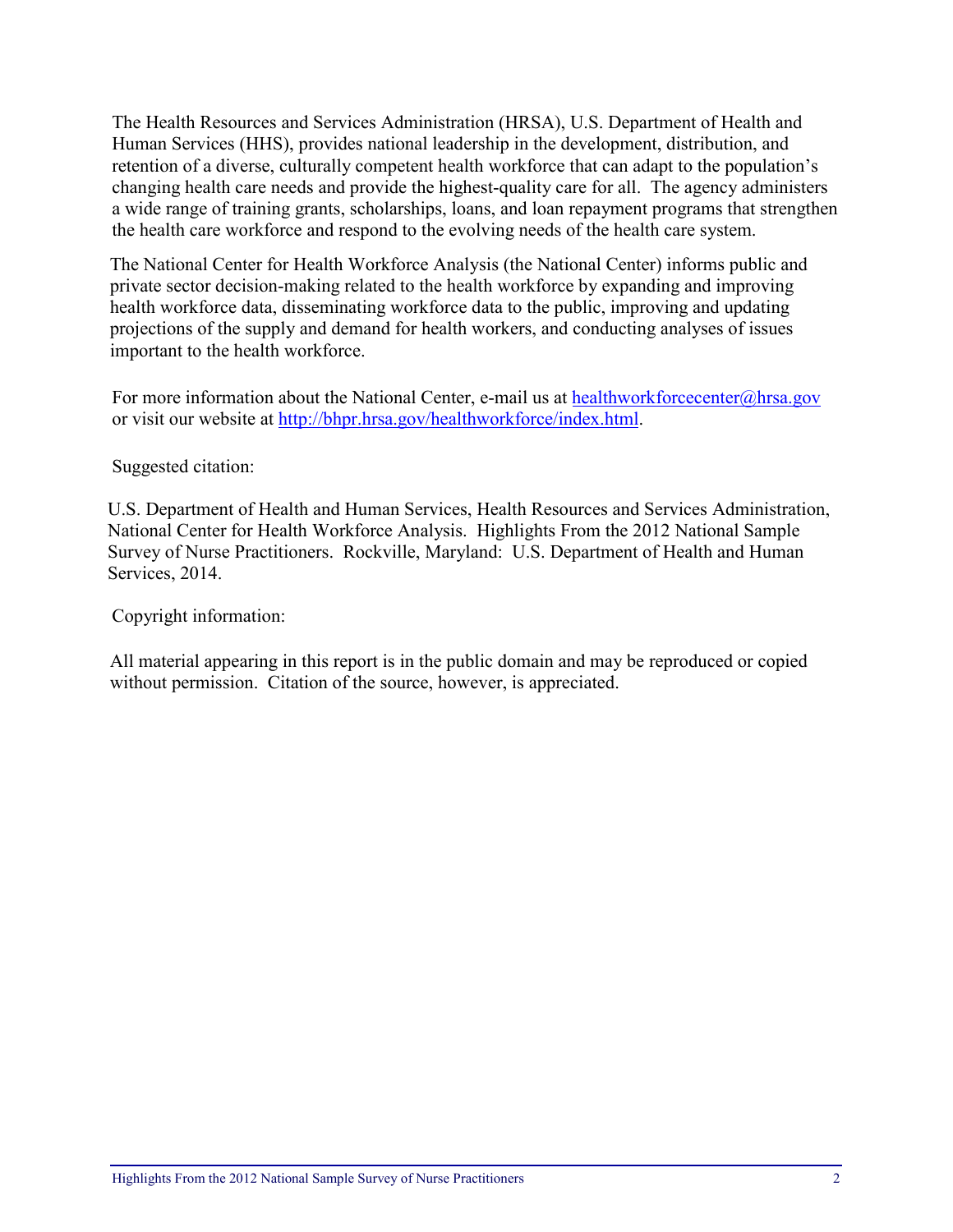## **Highlights From the 2012 National Sample Survey of Nurse Practitioners**

Nurse Practitioners (NPs) play a critical role in extending access to health care by providing a range of primary and specialty care services. The Health Resources and Services Administration (HRSA) conducted the 2012 National Sample Survey of Nurse Practitioners (NSSNP) to provide accurate national estimates of the NP workforce and to profile their education, certification, and practice patterns. Surveys were completed by nearly 13,000 randomly selected licensed NPs, a 60.1-percent response rate. This brief provides a summary of the key findings. See "About the Data" at the end of this brief for more information on the study design.

## **NP Supply**

There were an estimated 154,000 licensed NPs in the United States in 2012 (see Exhibit 1). Of these, more than 132,000 worked in a position requiring an NP credential ("the NP workforce").



**Exhibit 1. The Estimated Nurse Practitioner (NP) Supply, 2012** 

Data Source: 2012 National Sample Survey of Nurse Practitioners.

Within the NP workforce, about 127,000 NPs were providing patient care, and nearly half of NPs in patient care (60,407) were working in primary care practices or facilities. Approximately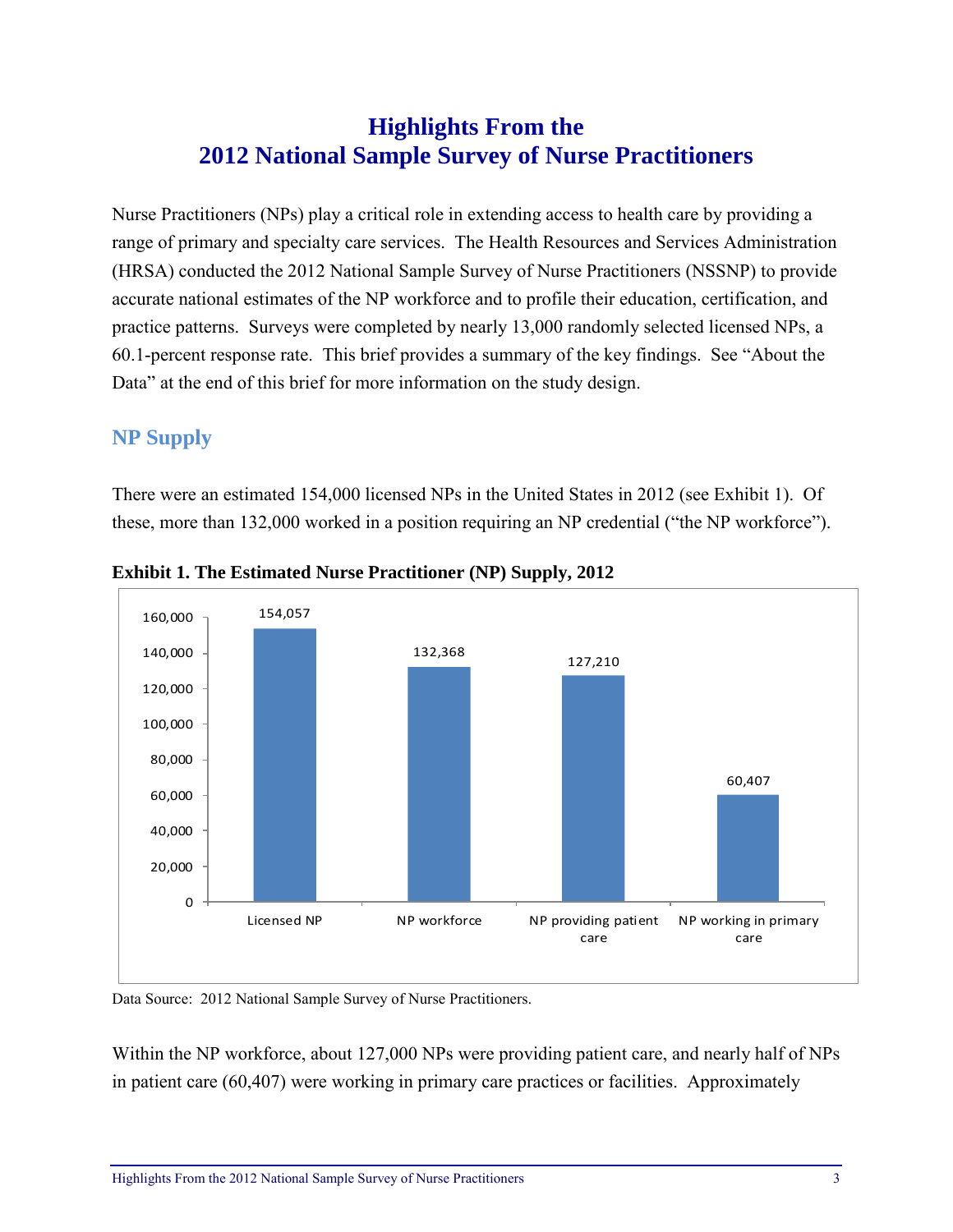22,000 licensed NPs were not working in an NP position at the time of the survey; of these, approximately 11,000 were working as RNs.

## **Education and Certification**

**Education**: About 94 percent of the total NP workforce held a graduate degree in some field. The majority (86 percent) held a master's degree in nursing as their highest degree, 5 percent held a doctoral degree in nursing, and 3 percent had a graduate degree in a non-nursing field. Of the 6 percent without a graduate degree, most (69 percent) were individuals who were trained before 1992. States have increasingly moved to requiring a graduate degree for entry to the profession, with NPs holding less than a master's degree "grandfathered in."

**Certification**: Nearly all of the NP workforce (96 percent) reported having received formal certification from a national certifying organization at some point in their careers. The majority (76 percent) received certification in what is generally considered a primary care specialty (family, adult, pediatric, or gerontology). The most widely held certification is family NP, reported by almost half of the NP workforce.

## **Demographics**

**Diversity**: In 2012, the NP workforce was largely homogeneous in gender and race/ethnicity. About 86 percent were white and non-Hispanic, 3 percent were Hispanic/Latino (any race), 5 percent were Black (non-Hispanic), and 6 percent were of other non-Hispanic groups. Approximately 7 percent were male.

**Age Distribution:** The average age within the NP workforce was 48 years. The largest-age cohort of NPs, 55 to 59 year olds, represented nearly 18 percent of the NP workforce, and those 60 years of age and older represented 16 percent. At the same time, there was a healthy representation of younger-age categories: 14 percent of NPs were under 35, 12 percent were between 35 and 39 years of age, 13 percent were in each of the 40 to 44 and 45 to 49 age groups, and another 15 percent were between 50 and 54 years of age.

### **Practice Patterns**

**Practice Position:** The vast majority (75 percent) of the NP workforce reported working in a single position. Only 19 percent held additional positions that also require NP licenses. The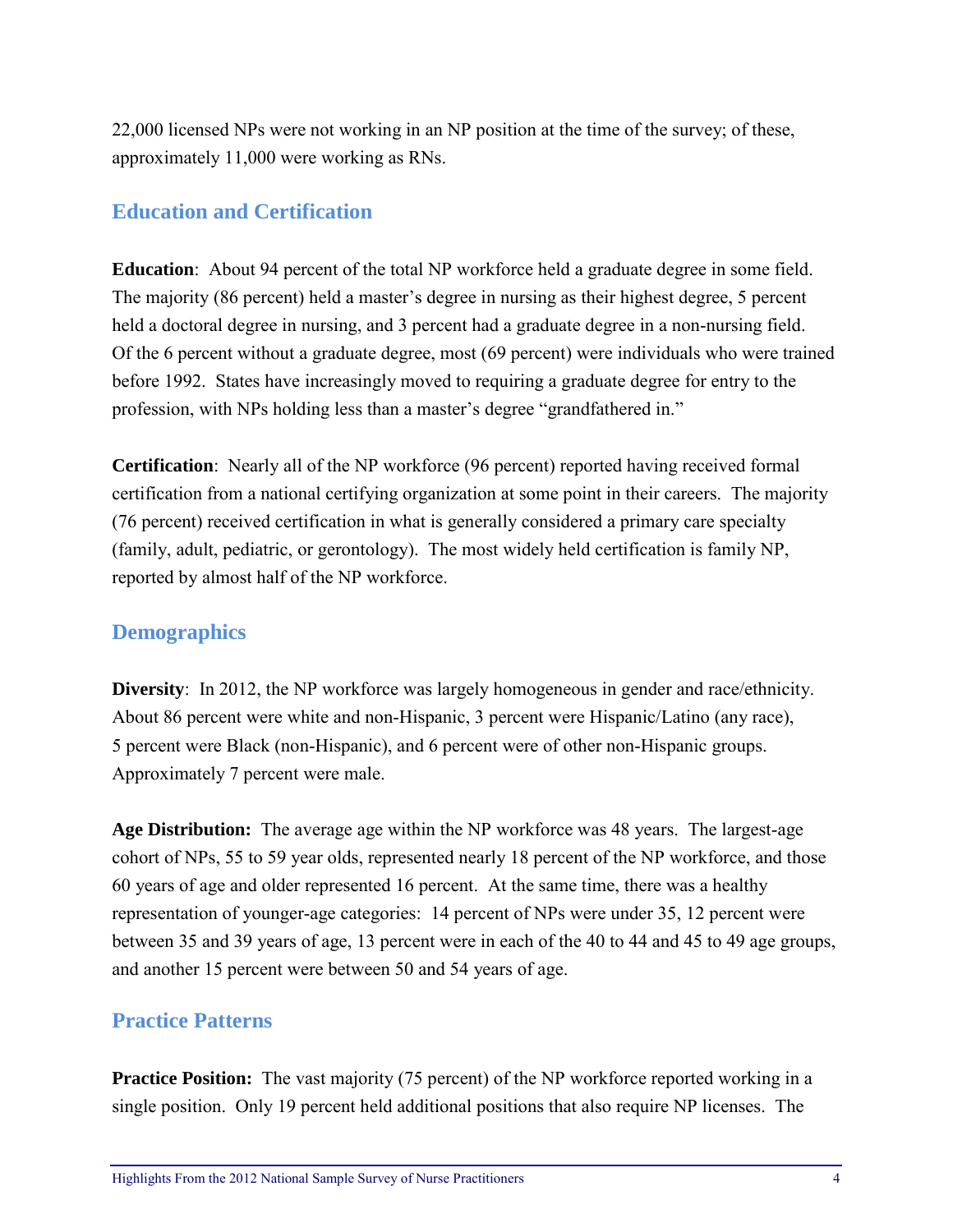remaining (6 percent) held additional positions that did not require NP credentials. Almost all of the NP workforce were also in clinical practice (96 percent) providing direct patient care. However, a small number of NPs were in non-clinical roles requiring an NP credential, such as faculty (nearly 3 percent) or administration (about 1 percent).

**Services Provided:** The 127,210 NPs working in patient care in 2012 reported providing a variety of services to their patients, from patient education to medical procedures (see Exhibit 2).

|                                     | <b>Services provided to:</b> |                         |                        |                            |              |
|-------------------------------------|------------------------------|-------------------------|------------------------|----------------------------|--------------|
|                                     | <b>Most</b><br>patients      | <b>Some</b><br>patients | <b>Few</b><br>patients | N <sub>0</sub><br>patients | <b>Total</b> |
|                                     |                              |                         | <b>Percent</b>         |                            |              |
| Counsel and educate patients and    |                              |                         |                        |                            |              |
| families                            | 85.6                         | 11.9                    | 2.0                    | 0.5                        | 100.0        |
| Conduct physical examinations and   |                              |                         |                        |                            |              |
| obtain medical histories            | 83.9                         | 11.0                    | 2.9                    | 2.2                        | 100.0        |
| Prescribe drugs for acute and       |                              |                         |                        |                            |              |
| chronic illnesses                   | 80.4                         | 12.3                    | 3.6                    | 3.7                        | 100.0        |
| Order, perform, and interpret lab   |                              |                         |                        |                            |              |
| tests, x-rays, EKGs, and other      |                              |                         |                        |                            |              |
| diagnostic studies                  | 75.4                         | 17.6                    | 4.9                    | 2.1                        | 100.0        |
| Diagnose, treat, and manage acute   |                              |                         |                        |                            |              |
| illnesses                           | 68.3                         | 21.0                    | 7.1                    | 3.5                        | 100.0        |
| Diagnose, treat, and manage chronic |                              |                         |                        |                            |              |
| illness                             | 60.9                         | 24.2                    | 10.0                   | 4.9                        | 100.0        |
| Provide preventive care including   |                              |                         |                        |                            |              |
| screening and immunizations         | 55.0                         | 19.8                    | 15.1                   | 10.1                       | 100.0        |
| Provide care coordination           | 53.3                         | 30.2                    | 12.7                   | 3.8                        | 100.0        |
| Make referrals                      | 46.1                         | 41.4                    | 10.2                   | 2.3                        | 100.0        |
| Perform procedures                  | 26.2                         | 30.3                    | 25.8                   | 17.7                       | 100.0        |

#### **Exhibit 2. Services Provided by Nurse Practitioners (NP) Providing Direct Patient Care\***

Data Source: 2012 National Sample Survey of Nurse Practitioners.

\* Survey question: "Thinking about your main NP position, for how many of your patients do you provide the following services?"

Note: Not all totals equal 100, because of rounding.

EKG: Electrocardiogram.

More than three-quarters of NPs reported providing the following services for most patients: counseling and educating them; conducting physical examinations and obtaining medical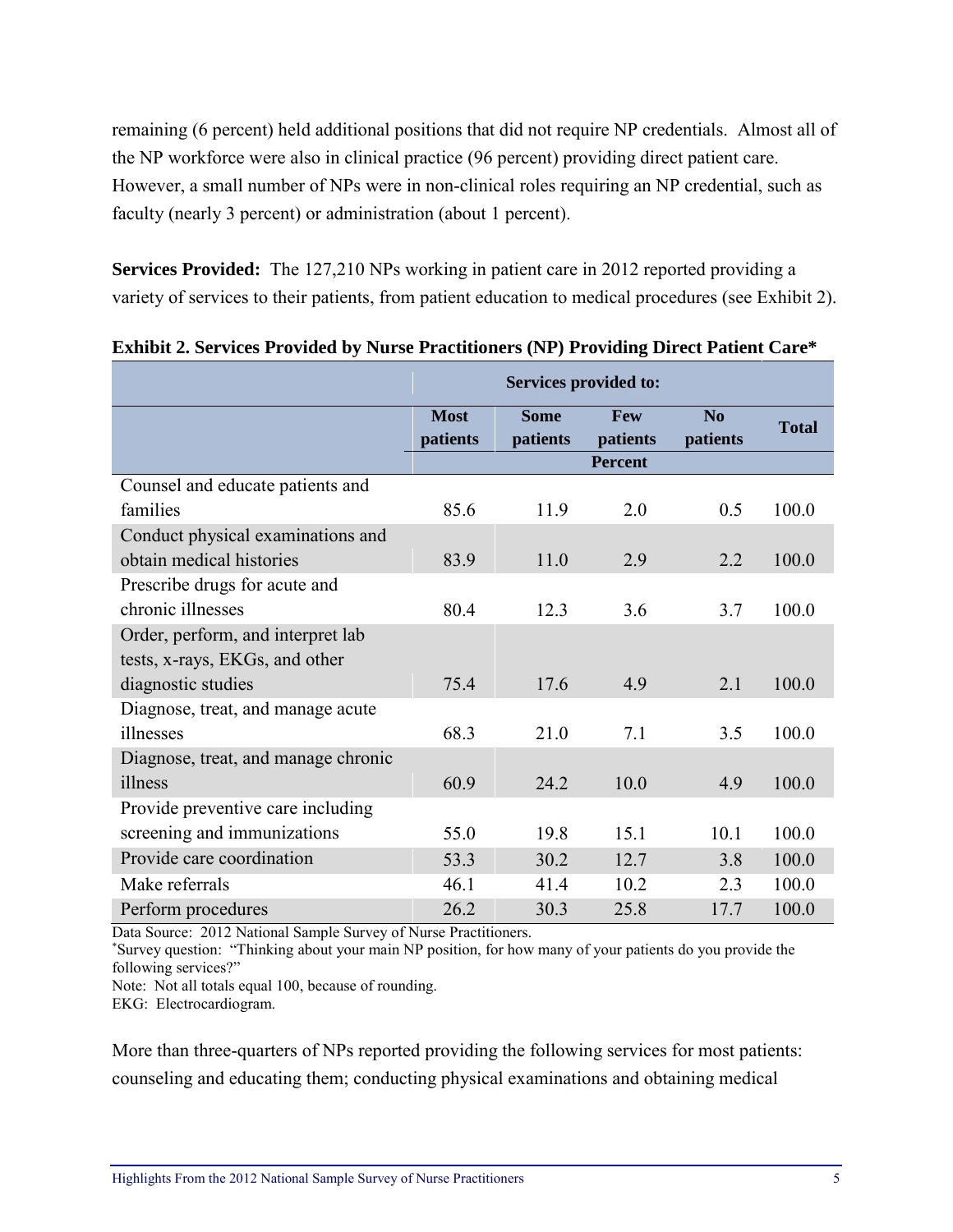histories; prescribing drugs; and ordering, performing, and interpreting diagnostic studies. Fewer NPs reported performing procedures, and making referrals.

**Specialty of Practice**: In this study, specialty of practice is defined for those in patient care as the reported specialty of the practice or facility in which NPs work in their main NP position. Although three-quarters of the NP workforce reported having been certified in a primary care specialty, less than half of those in patient care (48 percent) worked in a primary care office or facility (see Exhibit 3). More than 16 percent were in internal medicine or pediatric subspecialties, almost 9 percent were in surgical specialties, and 6 percent were in psychiatry/mental health. Neonatal (3 percent), emergency care (3 percent), and palliative care/pain management (2 percent) were the most frequently reported specialties in the "other" category.



**Exhibit 3. Specialty of Practice/Facility for Nurse Practitioners Providing Patient Care** 

Data Source: 2012 National Sample Survey of Nurse Practitioners.

Until recently, the probability of working in primary care decreased with each successive graduating year (see Exhibit 4). While 59 percent of NPs who graduated in 1992 or earlier work in primary care, only 42 percent of those who graduated in 2003 to 2007 do so. However, the very newest NPs (those graduating more recently than 2008) diverged from the overall trend, showing an uptick in the proportion in primary care (47 percent).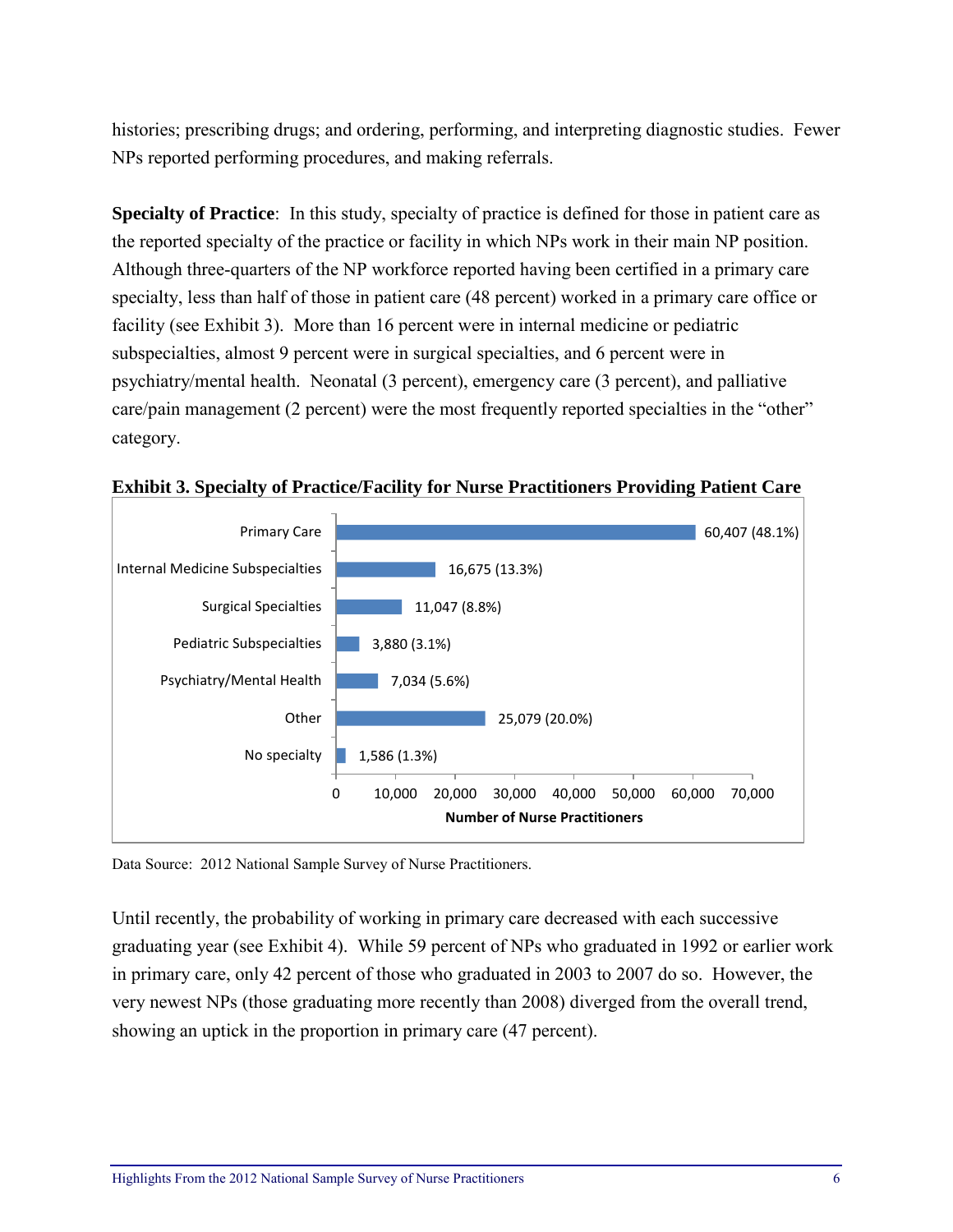

**Exhibit 4. 2012 Specialty Distribution of Nurse Practitioners, by Graduating Year**

Data Source: 2012 National Sample Survey of Nurse Practitioners.

**Setting of Practice**: NPs in the workforce reported practicing in a large variety of settings (see Exhibit 5). Over half worked in ambulatory care settings in their principal NP positions, including private physician or NP practices and private or federal ambulatory clinics. Nearly one-third of the NP workforce practiced in hospitals, and the largest share of this group worked in inpatient units.

| <b>Exhibit 5. Setting for Principal Nurse Practitioner (NP) Position*</b> |  |  |  |
|---------------------------------------------------------------------------|--|--|--|
|---------------------------------------------------------------------------|--|--|--|

|                                   | Number | Percent |
|-----------------------------------|--------|---------|
| <b>Ambulatory Settings</b>        | 67,337 | 56.7    |
| Private physician office/practice | 37,587 | 31.6    |
| Private NP office/practice        | 4,871  | 4.1     |
| Federal clinic <sup>†</sup>       | 7,940  | 6.7     |
| Community clinic                  | 3,429  | 2.9     |
| Retail-based clinic               | 2,676  | 2.2     |
| School/college health service     | 2,592  | 2.2     |
| Urgent care clinic                | 2,125  | 1.8     |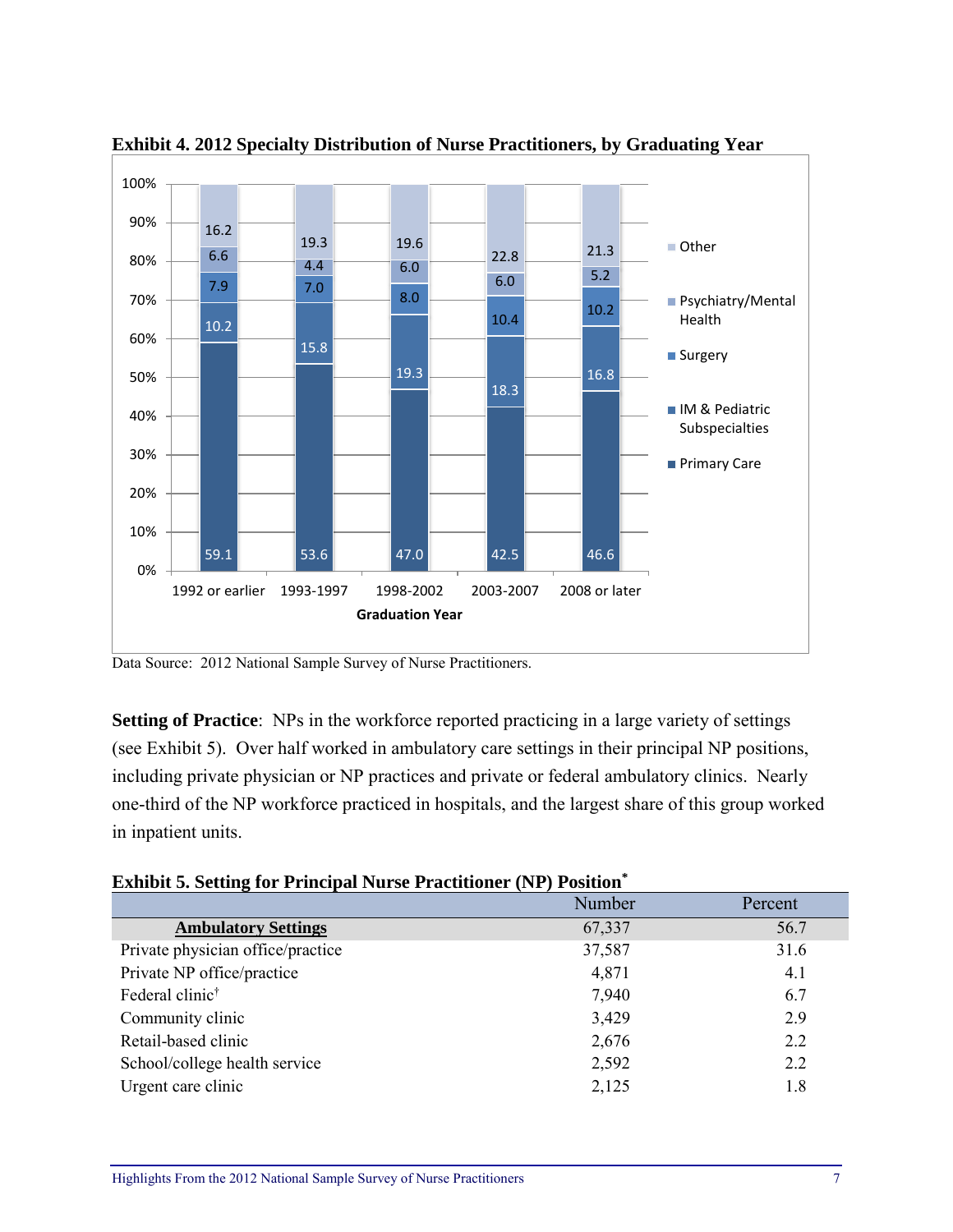|                                              | Number  | Percent |
|----------------------------------------------|---------|---------|
| Health maintenance organization/managed care | 1,357   | 1.1     |
| Mental health center                         | 1,259   | 1.1     |
| Rural health clinic <sup>#</sup>             | 1,169   | 1.0     |
| Nurse managed clinic <sup>#</sup>            | 778     | 0.6     |
| Ambulatory surgery center                    | 616     | 0.5     |
| Other (unclassified) clinic                  | 938     | 0.8     |
| <b>Hospital Settings</b>                     | 37,503  | 31.6    |
| Hospital inpatient unit                      | 15,936  | 13.4    |
| Hospital outpatient clinic                   | 12,833  | 10.8    |
| Hospital emergency department                | 3,521   | 3.0     |
| Hospital surgical settings                   | 1,317   | 1.1     |
| Hospital other clinical roles                | 1,315   | 1.1     |
| Hospital-other                               | 1,269   | 1.1     |
| Federal hospital                             | 1,312   | 1.1     |
| <b>Long-Term and Elder Care</b>              | 5,528   | 4.7     |
| Long-term care facility                      | 4,039   | 3.4     |
| Hospice                                      | 670     | 0.6     |
| Home care agency                             | 819     | 0.7     |
| <b>Public or Community Health</b>            | 2,527   | 2.1     |
| Health department                            | 1,546   | 1.3     |
| Correctional facility                        | 981     | 0.8     |
| <b>Other Settings</b>                        | 5,921   | 5.0     |
| Academic education program                   | 3,673   | 3.1     |
| Occupational/employee health                 | 1,273   | 1.1     |
| Other                                        | 975     | 0.8     |
| <b>Total</b>                                 | 118,820 | 100.0   |

Data Source: 2012 National Sample Survey of Nurse Practitioners.

\* Survey question: "Your principal position is the position in which you work the most hours per week. Please report only nursing (NP) positions for which you are paid. Do not include volunteer positions or adjunct faculty status. Describe your principal position. Check only one.

† Examples of federal clinics are Federally Qualified Health Centers, Veterans Affairs Medical Centers, and the Indian Health Service.

‡ Numbers practicing in rural health clinics and nurse managed health clinics may be understimates. They may be underestimates because some respondents who work in rural/nurse managed health clinics, which are also hospital outpatient clinics or private practices, may have reported the latter as their primary practice setting. About 4 percent of the eligible respondents did not answer the question.

**Presence of Physicians**: NPs providing patient care worked in a variety of collaborative

arrangements with physicians, depending on state laws and the nature of the NP's specific role. About 11 percent worked in a facility where there was no physician on site, but a majority (just over half) worked in settings where a physician was on site most of the time. NPs in long-term care and public health had the least amount of physician time on site, whereas NPs in hospitals reported the most physician presence (see Exhibit 6).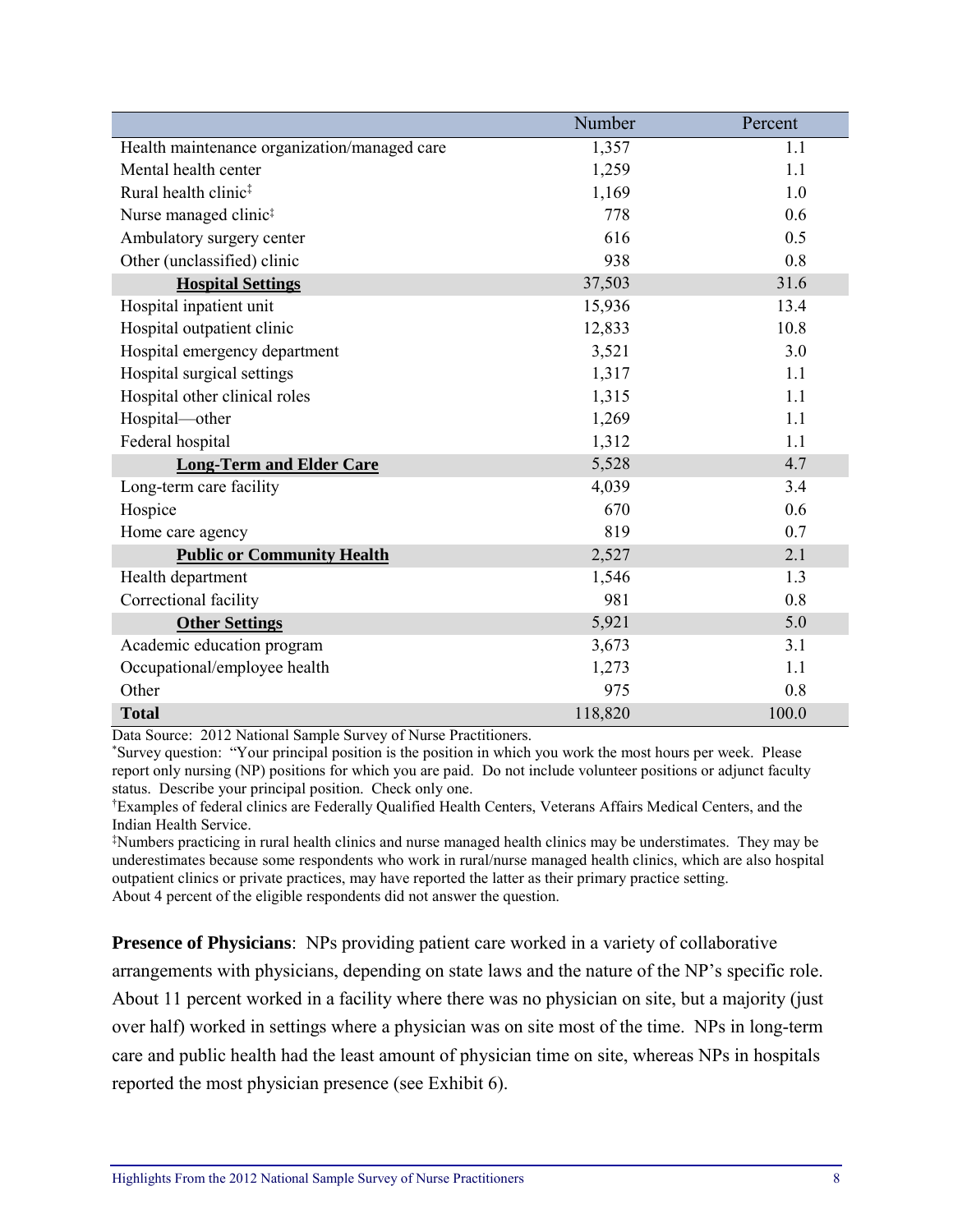

#### **Exhibit 6. Presence of On-Site Physician for Nurse Practitioners Providing Direct Patient Care**

Data Source: 2012 National Sample Survey of Nurse Practitioners.

**Billing**: About 95 percent of NPs providing patient care reported having a National Provider Identifier (NPI) number, which is required for billing under Medicare, Medicaid, and many private insurance companies. However, not all NPs reported using their NPI number for billing purposes. About 63 percent of those who had an NPI number reported ever using it for billing.

**Salary**: Salary varied substantially across the NP workforce depending on role, setting, and specialty. NPs in patient care earned a median of \$87,500 annually in 2012; those in surgical specialties earned the most (median salary \$100,000), and primary care NPs earned the least (median salary \$82,000). NPs in administrative roles requiring an NP credential earned a median salary of about \$104,000, while NPs in faculty roles requiring an NP credential had a median salary of about \$80,000 in 2012.

### **NP Perceptions of Their Work**

**Perception of Scope of Practice:** NPs in the workforce were generally satisfied that the duties of their principal position reflected the full scope of their NP capabilities and allowable scope of practice. Of those whose main position involves direct patient care, almost 84 percent agreed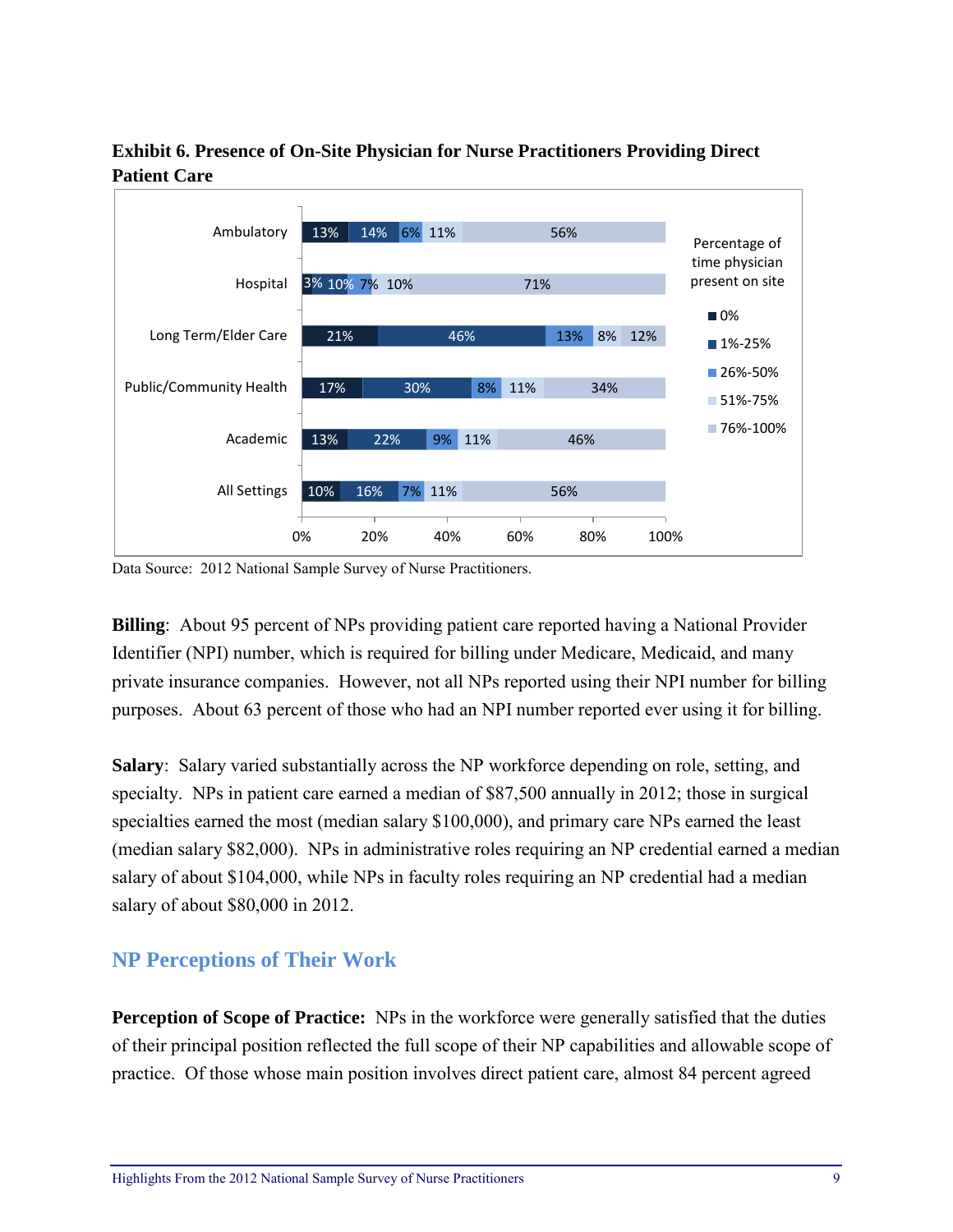that they "practice to the fullest extent of the state's legal scope of practice," and 89 percent agreed that their "NP skills are fully utilized."

**Job Satisfaction**: In general, NPs in the workforce reported high levels of job satisfaction. Overall, 92 percent of NPs were "satisfied" or "very satisfied" with their principal position. When specific elements of the job were examined, NPs were most satisfied with their level of autonomy, time spent in patient care, sense of value for what they do, and respect from physician colleagues and other colleagues (see Exhibit 7). NPs were least satisfied with the amount of paperwork required, administrative support, and input into organizational or practice policies.



#### **Exhibit 7. Satisfaction of the Nurse Practitioners in the Workforce**

Data Source: 2012 National Sample Survey of Nurse Practitioners.